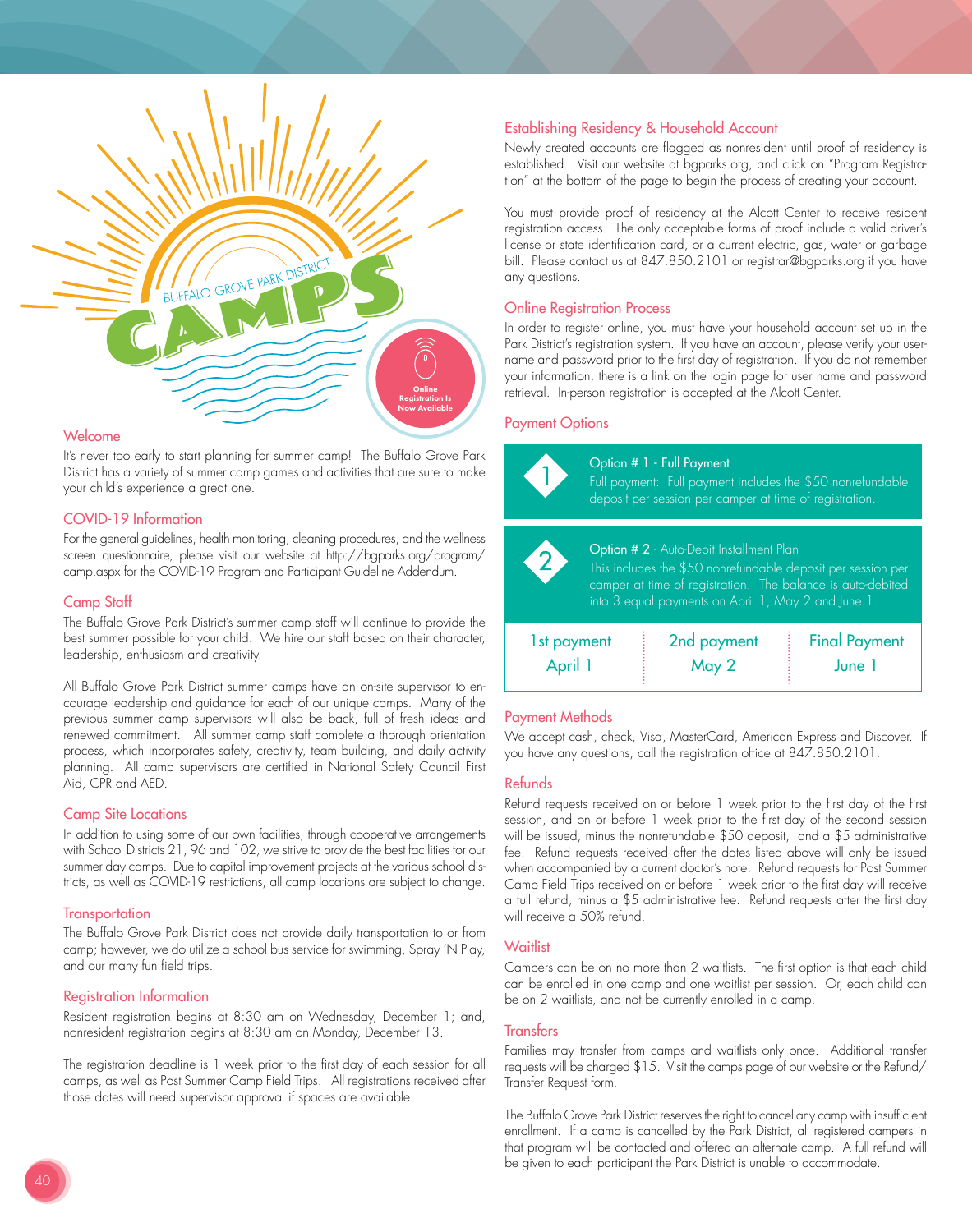

# **Fireflies**

Fireflies is a fun summer camp in a preschool setting, perfect for 3 year olds! One teacher and 1 assistant, with 12 campers will give kids a sense of security and comfort, while they are having fun and learning about the world around them. A typical day will include an art activity and playtime, mixed in with songs, finger plays and stories. We will also have outside play, including parachute games, playground time, games, and water play. Campers must be toilet trained, or be in Pull-Ups®. Please note: Participants may only sign up for one section of this camp. For more information, contact Diana Clayson at 847.850.2111 or diana@bgparks.org. No camp on July 4.

Age: 3 years by September 1, 2022

| Code      | Day                     | Date               | Time               | Fee   |
|-----------|-------------------------|--------------------|--------------------|-------|
| 360412-04 | Mon, Wed                | June 13 - Aug 3    | $9:30$ am $-12$ pm | \$435 |
|           | 360412-05 Mon, Wed, Fri | $ $ une 13 - Aug 5 | $9:30$ am $-12$ pm | \$667 |
| 360412-06 | Tue, Thu                | June 14 - Aug 4    | $9:30$ am $-12$ pm | \$464 |
|           |                         |                    |                    |       |

Location: Alcott Center

## **Cricket**

Cricket Camp is a great mix of indoor play, music, art, outdoor activities, and water play. Each classroom will be equipped with books, toys, games and activities, giving children a sense of security and comfort, while they are having fun and exploring new adventures. Children must be toilet trained by the first day of camp. Campers need to bring a nut-free lunch, face covering, water bottle, bathing suit, towel, water shoes, sunscreen, gym shoes and socks daily. Please note: Participants may only sign up for one section of this camp. For more information, contact Diana Clayson at 847.850.2111 or diana@bgparks.org. No camp on July 4.

Age: 4 - 5 years by September 1, 2022

| Code                    | Dav                     | Date            | Time                | Fee   |  |
|-------------------------|-------------------------|-----------------|---------------------|-------|--|
|                         | 360413-05 Mon, Wed, Fri | June 13 - Aug 5 | $9:15$ am - 1:15 pm | \$690 |  |
| 360413-06 Tue, Thu      |                         | June 14 - Aug 4 | 9:15 am - 1:15 pm   | \$480 |  |
| Location: Alcott Center |                         |                 |                     |       |  |

#### Safety Stars

Safety Stars Camp is designed with your early learner in mind. This camp will introduce its young audience to various aspects of safety, in a fun camp environment. Safety lessons will include topics such as traffic, home, water, travel, outdoor/playground, and stranger danger. Campers will explore these concepts in a variety of ways, including games, songs and crafts. They will also get lots of hands-on experience on the trikes and motorized cars on our Safety Town course. This safetastic camp experience will also include water play. Campers must bring a bike helmet, face covering, peanut-free lunch, bathing suit, towel, water shoes, gym shoes and socks each day. For more information, contact Liz Sass at 847.850.2136 or liz@bgparks.org. No camp on July 4.

Age: 3.75 - 7.6 years

| Code              | Dav | Date                        | Time | Fee   |  |
|-------------------|-----|-----------------------------|------|-------|--|
| 360408-01 M, W, F |     | June 13 - Aug 5 9 am - 2 pm |      | \$736 |  |
|                   |     |                             |      |       |  |

Location: Rick Drazner Park

## Kinder Kamp

Here is an exciting opportunity for campers who are entering kindergarten in the fall to participate in a wide variety of fun and exciting activities. Campers will enjoy arts and crafts, games, songs and outside play; and, everyone will need to bring a face covering, lunch and beverage, water bottle and sunscreen daily. Camp Connection is available for this camp. For more information, contact Jimmy Mix at 847.850.2108 or jmix@bgparks.org. No camp on July 4.

#### Grade: Kindergarten

| Code                          | Day                                        | Date | Time        | Fee   |  |
|-------------------------------|--------------------------------------------|------|-------------|-------|--|
|                               | 360407-03 M, Tu, W, Th, F June 13 - July 8 |      | 9 am - 2 pm | \$570 |  |
|                               | 360407-04 M, Tu, W, Th, F July 11 - Aug 5  |      | 9 am - 2 pm | \$600 |  |
| Location: Willow Grove School |                                            |      |             |       |  |

## **Adventure**

This camp offers a variety of activities, centered on a weekly theme. In addition to enjoying arts and crafts, active games and water play, the campers will go to the pool for swim lessons, and enjoy 3 field trips per session. This well-rounded camp is designed to keep the campers engaged, and guarantees lots of fun and excitement. Campers must bring a lunch and beverage, water bottle and sunscreen daily. Camp Connection is available for this camp. For more information, contact Jimmy Mix at 847.850.2108 or jmix@bgparks.org. No camp on July 4.

| Code                           | Grade Day |                                                                                                    | Date             | Time                   | Fee   |
|--------------------------------|-----------|----------------------------------------------------------------------------------------------------|------------------|------------------------|-------|
| $36040109 + 2$                 |           | <del>M, To, W, TK</del>                                                                            | <b>WAIT LIST</b> | <del>-? am -3 pm</del> | \$589 |
| $36040 + 10 + 2$               |           | <del>M, Tu, W, Th</del>                                                                            | <b>WAIT LIST</b> | <del>9 am 3 pm</del>   | \$620 |
| $36040 + 34$                   |           | $\Lambda \Lambda$ T. $\Lambda \Lambda$ T.<br><u> Antonio per la Secolul de la provincia de la </u> | <b>CANCELED</b>  | <del>9 am 3 pm</del>   | \$589 |
| $36040 + 123 + 4$              |           | <del>/v\, To, Vv, TH</del>                                                                         | <b>CANCELED</b>  | <del>9 um 8 pm</del>   | \$620 |
| <b>Location:</b> Kilmer School |           |                                                                                                    |                  |                        |       |
| 3604911512                     |           | <u>AA T. \A/ TL</u>                                                                                | <b>WAIT LIST</b> | <u>  Qam - 3 pm</u>    | \$589 |
| $36040 + 16 + 2$               |           | AA T AAA TL<br><b>EXAMPLE CONTINUES.</b>                                                           | <b>WAIT LIST</b> |                        | \$620 |
| $36040 + 334$                  |           | $AA$ T. $AA$ T.<br><u>ta ka yang tagap ng makanggunan n</u>                                        | <b>WAIT LIST</b> | <del>9 am 3 pm</del>   | \$589 |
| $36040 + 143 + 4$              |           | $\lambda$ $\lambda$ $\tau$ $\lambda$ $\lambda$ $\tau$ $\tau$ l.<br><b>TAN TO THE MANUFACTURE</b>   | <b>WAIT LIST</b> | <del>9 am - 3 pm</del> | \$620 |
|                                |           | $l$ gaataa: $M\ _{\infty}$ are Cahaal                                                              |                  |                        |       |

**Location:** VVillow Grove School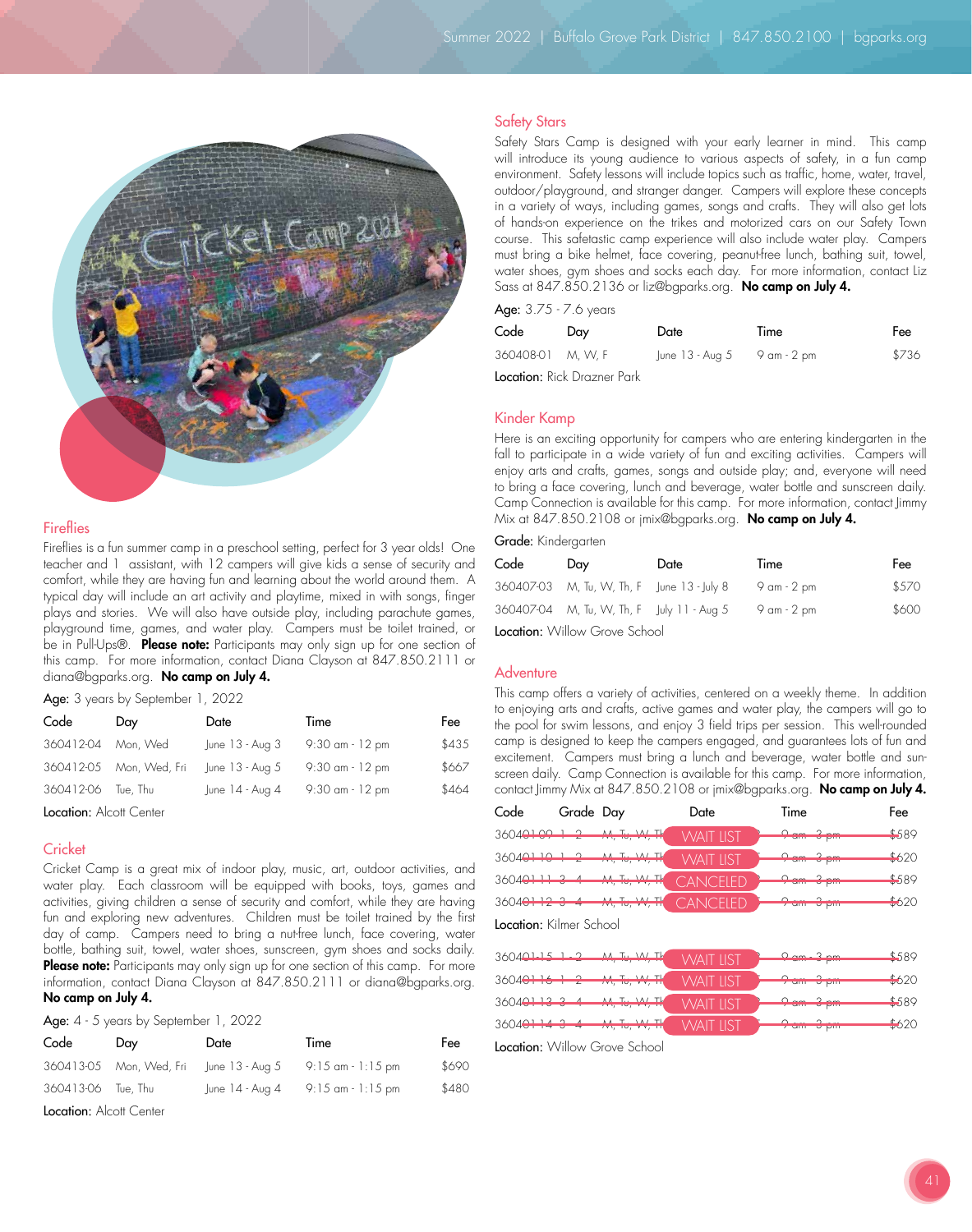## Fun & Games Galore

Kids will enjoy this active camp that offers a wide array of fun games and activities, including arts and crafts, water play, and active games. We will also enjoy one weekly field trip and open swim. Everyone must bring a lunch and beverage, water bottle and sunscreen daily. Camp Connection is available for this camp. For more information, contact Jimmy Mix at 847.850.2108 or jmix@bgparks. org. No camp on July 4.

| Code                      | Grade Day |                                        | Date                             | Time                                 | Fee   |  |
|---------------------------|-----------|----------------------------------------|----------------------------------|--------------------------------------|-------|--|
|                           |           | 3604 <del>05 05 1 0 M, Tu, W, Tl</del> | <b>WAIT LIST</b>                 | 0.00<br>0.00<br>$0.00$ am $-2.00$ pm | \$589 |  |
| $36040506 + 3$            |           | <b>M, To, W, TK</b>                    | <b>WAIT LIST</b>                 | $0.30$ am $2.30$ pm                  | \$620 |  |
| 360405-07 4 - 6           |           |                                        | M, Tu, W, Th, F June 13 - July 8 | 8:30 am - 2:30 pm                    | \$589 |  |
| 360405-08 4 - 6           |           |                                        | M, Tu, W, Th, F July 11 - Aug 5  | 8:30 am - 2:30 pm                    | \$620 |  |
| Location: Ivy Hall School |           |                                        |                                  |                                      |       |  |

#### **Grove**

Grove camp is the longest full-day camp, consisting of fun activities that include arts and crafts, outside play, and active games. We will have open swim, and 2 field trips per week. Campers will need to bring a lunch and beverage, water bottle and sunscreen daily. Camp connection is available for this camp. For more information, contact Jimmy Mix at 847.850.2108 or jmix@bgparks.org. No camp on July 4.

| Code                        | Grade Day |                                  | Date | Time           | Fee   |  |
|-----------------------------|-----------|----------------------------------|------|----------------|-------|--|
| 360406-05 3 - 4             |           | M, Tu, W, Th, F June 13 - July 8 |      | 8:30 am - 3 pm | \$665 |  |
| 360406-06 3 - 4             |           | M, Tu, W, Th, F July 11 - Aug 5  |      | 8:30 am - 3 pm | \$700 |  |
| 360406-07 5 - 6             |           | M, Tu, W, Th, F June 13 - July 8 |      | 8:30 am - 3 pm | \$665 |  |
| 360406-08 5 - 6             |           | M, Tu, W, Th, F July 11 - Aug 5  |      | 8:30 am - 3 pm | \$700 |  |
| Location: Longfellow School |           |                                  |      |                |       |  |

#### Sports Camp

Every day at Sports Camp is fun and exciting! Activities include games like capture the flag, floor hockey, basketball, football, soccer and dodgeball. Each week will include 1 or 2 field trips to a variety of fun places, such as water parks, bowling and mini golf. It is a full day of fun and friends. Each camper will receive 2 t-shirts for each session they attend. They will also receive 1 backpack for the summer. Participants must bring a sack lunch, water bottle and sunscreen daily. All items should be clearly labeled. Friend requests are not necessary for this camp. Camp Connection is available for this camp. Please note: The location has changed from Twin Groves Middle School to Kildeer School. For more information, contact Megan Baird at 847.850.2119 or mbaird@bgparks.org. No camp on July 4.

| Code                     | Grade Day |                                       | Date | Time                                               | Fee       |  |
|--------------------------|-----------|---------------------------------------|------|----------------------------------------------------|-----------|--|
| $360409 + 0 + 3 - 5 - 0$ |           |                                       |      | WAIT LIST <del>0 0.45 cm 0.45 pm =</del>           | $-$ \$836 |  |
|                          |           | $360409 - 1 - 9 - 5 - 1$ wi, Tu, W, T |      |                                                    | $-1880$   |  |
| $360409-12$ 6 - 8        |           |                                       |      | M, Tu, W, Th, F June 13 - July 8 8:30 am - 3:30 pm | \$836     |  |
| $360409-136 - 8$         |           |                                       |      | M, Tu, W, Th, F July 11 - Aug 5 8:30 am - 3:30 pm  | \$880     |  |
| Location: Kildeer School |           |                                       |      |                                                    |           |  |



# Cycle & Surf

What a unique way for the campers to spend their summer! This camp emphasizes biking and swimming, with daily sports and games. While not strenuous, this camp is best suited for campers who enjoy riding their bike moderate distances on a daily basis. Campers will enjoy 1 field trip per week. All campers need to have a bike in good working condition (preferably a gear bike), and a bike helmet. Campers must bring a lunch, 2 water bottles, a helmet and sunscreen daily. Camp Connection is available for this camp. For more information, contact Megan Baird at 847.850.2119 or mbaird@bgparks.org. No camp on July 4.

| Code           | Grade Day |                                           | Date             | Time |                                   | Fee |
|----------------|-----------|-------------------------------------------|------------------|------|-----------------------------------|-----|
|                |           | 3604 <del>04 05 5 6 M, Tu, W, TK</del>    | <b>WAIT LIST</b> |      | $-8.45$ am $-2.45$ pm $-4570$     |     |
|                |           | $3604040656$ $3.4470, 10/71$              | <b>WAIT IIST</b> |      | <del>8:45 am 2:45 pm \$</del> 600 |     |
| 3604040778     |           | <del>۸۸, Tu, ۸۸, T</del> k                | <b>WAIT IIST</b> |      | $4.45$ em $-2.45$ pm $-570$       |     |
| $36049498 - 8$ |           | $\Lambda \Lambda$ T. $\Lambda \Lambda$ TL | <b>WAIT IIST</b> |      | $9.45$ am $2.45$ pm $$600$        |     |
|                |           |                                           |                  |      |                                   |     |

Location: Golf Dome

## Travelin' Teens

Is your teen ready for fun and exciting road trips? Then Travelin' Teens is for them! This active camp offers a wide variety of activities, including sports, team building, and 4 field trips per week to places all around the Chicagoland area. Campers must bring a lunch and beverage, water bottle and sunscreen daily. Camp Connection is available for this camp. For more information, contact Jimmy Mix at 847.850.2108 or jmix@bgparks.org. No camp on July 4.

## Grade: 6 - 8

| Code                   | Dav             | Date                 | Time            | Fee   |
|------------------------|-----------------|----------------------|-----------------|-------|
| 360410-03              | M, Tu, W, Th, F | June $13 -$ July $8$ | $9$ am - $3$ pm | \$893 |
| 360410-04              | M, Tu, W, Th, F | July 11 - Aug 5      | $9$ am - $3$ pm | \$940 |
| Location: Tripp School |                 |                      |                 |       |

Location: Iripp School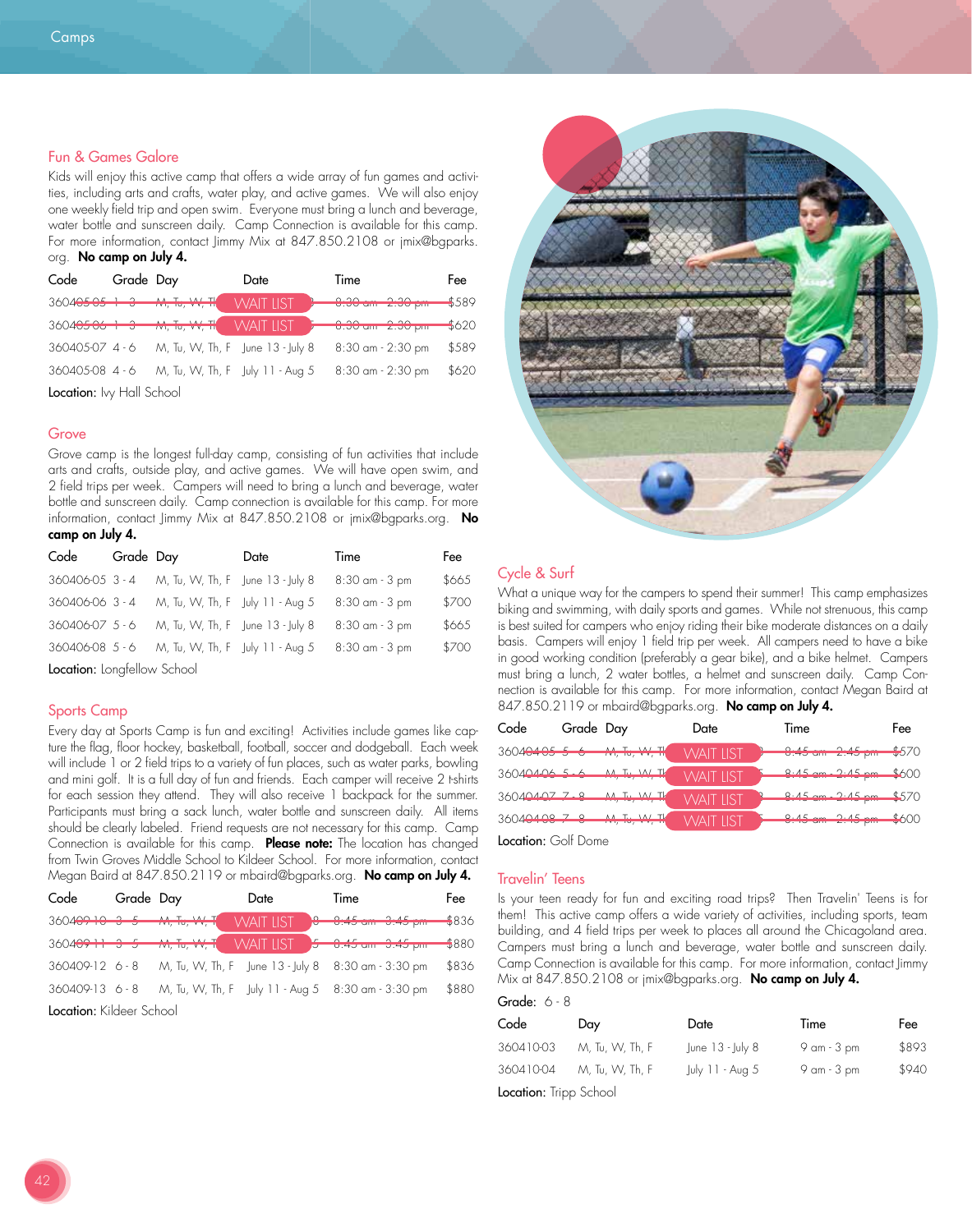#### Star Makers

Calling all young performers! This camp is designed for children who enjoy acting and dancing. Campers will learn the basics of theater, while putting together a show for their end of session showcase. Each week will have a theme that includes a dress up day, swim lessons, games, activities and crafts. With the unmatchable Star Makers staff, their days will be filled with fun and laughter. Campers must bring a face covering, disposable lunch, reusable water bottle, spray sunscreen, and hand sanitizer daily. A letter and calendar will be emailed out in May, detailing the schedule and plans. For more information, contact Jessi Hersman at jessi@bgparks.org. No camp on July 4.

### Age:  $4 - 6$  years

| Code | Day                                        | Date | Time       | Fee   |
|------|--------------------------------------------|------|------------|-------|
|      | 360416-03 M, Tu, W, Th, F June 13 - July 8 |      | $9 - 3$ pm | \$703 |
|      | 360416-04 M, Tu, W, Th, F July 11 - Aug 5  |      | $9 - 3$ pm | \$740 |
|      |                                            |      |            |       |

Location: Community Arts Center



#### Broadway Bound

Calling all theatre kids! This camp is designed for children with all levels of theatre experience; and, everyone will be cast in a production to be performed for family and friends the last week of camp. The fee includes instruction from professional teaching artists, production elements and needs, open swim, field trips, arts and crafts galore, a camp t-shirt, and a backpack. Together, with our unmatchable Broadway Bound staff, campers will have fun, not only rehearsing for their show, but learning about all areas of theatre. Each week will include theatre games and activities, design prompts, color clash challenges, and dress up days. Everyone gets to be a star at this camp, as we explore the performing arts together. Campers must bring a face covering, disposable lunch, reusable water bottle, spray sunscreen, and hand sanitizer daily. A letter and calendar will be emailed out the week before camp starts, detailing the schedule and plans. For more information, contact Jessi Hersman at jessi@bgparks.org. No camp on July 4.

#### Age:  $7 - 13$  years

| Code                             | Day                                        | Date | Time                 | Fee    |  |
|----------------------------------|--------------------------------------------|------|----------------------|--------|--|
|                                  | 360417-11 M, Tu, W, Th, F June 13 - July 8 |      | $9:15$ am $-3:15$ pm | \$722  |  |
|                                  | 360417-12 M, Tu, W, Th, F July 11 - Aug 5  |      | 9:15 am - 3:15 pm    | \$760  |  |
|                                  | 360417-13 M, Tu, W, Th, F June 13 - Aug 5  |      | $9:15$ am $-3:15$ pm | \$1482 |  |
| <b>Location:</b> Ivy Hall School |                                            |      |                      |        |  |

#### Dance Camp

Calling all dancers! This camp is designed for children with all levels of dance experience. Campers will be provided with professional training from teaching artists to expand their dance knowledge during daily classes. They will grow as performers, while learning new routines for their end of session showcase. Each camp day will include technique and choreography classes, as well as dance camp games and activities you know and love. Each week will have a theme that includes a dress up day, swim lessons, games, activities and crafts. In true Dance Camp fashion, we have not forgotten your love of specialty dance offerings, like hip hop, musical theatre and contemporary, and have plans to incorporate those too. Campers must bring a face covering, disposable lunch, reusable water bottle, spray sunscreen, and hand sanitizer daily. A letter and calendar will be emailed out in May, detailing the schedule and plans. For more information, contact Jessi Hersman at jessi@bgparks.org. No camp on July 4.

| Code                                                                                                | Grade Day |                                                       | Date | Time | Fee   |
|-----------------------------------------------------------------------------------------------------|-----------|-------------------------------------------------------|------|------|-------|
|                                                                                                     |           | 360418-11 1-3 M, Tu, W, Th, F June 13 - July 8 9-3 pm |      |      | \$703 |
| $360418-12$ 1 - 3                                                                                   |           | M, Tu, W, Th, F July 11 - Aug 5 9 - 3 pm              |      |      | \$740 |
| $360418-13$ 4 - 8                                                                                   |           | M, Tu, W, Th, F June 13 - July 8 9 - 3 pm             |      |      | \$703 |
| $360418-14$ 4 - 8                                                                                   |           | M, Tu, W, Th, F July 11 - Aug 5 9 - 3 pm              |      |      | \$740 |
| $L_{\rm{sc}}$ and $L_{\rm{c}}$ are $C_{\rm{sc}}$ and $L_{\rm{c}}$ and $L_{\rm{c}}$ and $L_{\rm{c}}$ |           |                                                       |      |      |       |

Location: Community Arts Center

#### Counselor In Training

The CIT program returns to a full in-person experience this year, that includes a variety of camps and sites every day, professional training on topics that include interviews, communication, activity creation, team work and organization. If you already took our virtual program, you can absolutely take it again, as you will approach different topics, work directly with campers and staff, as well as revisit and go deeper on important topics with this session. This program will focus on you, and cater to your needs, as you grow into a prepared future professional. Although being a CIT does not guarantee you a job with the Buffalo Grove Park District, this individualized experience, along with weekly goal setting and reflections, will assist you in growing your professional skills for all sorts of future employment and leadership opportunities. For more information, contact Jessi Hersman at jessi@bgparks.org. No camp on July 4.

Age: 13 - 15 years

| Code | Day                                        | Date | Time       | Fee   |
|------|--------------------------------------------|------|------------|-------|
|      | 360828-01 M, Tu, W, Th, F June 13 - July 8 |      | $9 - 2$ pm | \$250 |
|      | 360828-02 M, Tu, W, Th, F July 11 - Aug 5  |      | 9 - 2 pm   | \$250 |
|      |                                            |      |            |       |

Location: To Be Determined